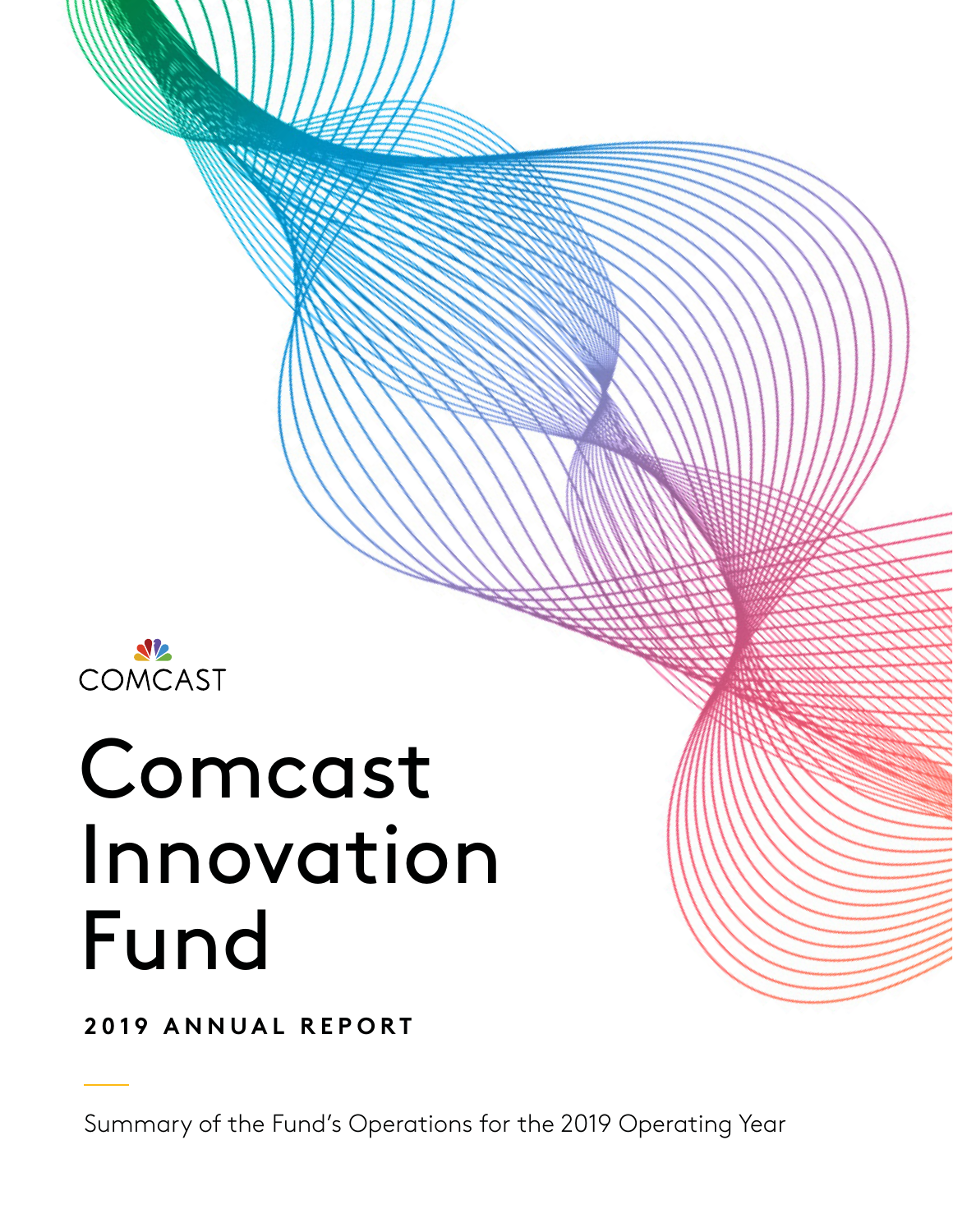# Comcast Innovation Fund at-a-glance: 2019 Executive Summary

## **BACKGROUND**

We know that innovation defines the future of our company, our industry and our connected world. Comcast is committed to fostering a culture of innovation that permeates every level of our business, and we've witnessed firsthand how some of the greatest breakthroughs occur when you simply give smart people the time and resources they need to innovate.

The Comcast Innovation Fund was established to support researchers, technologists, and academics who are committed to the betterment of the Internet and the global technology and policy community.

Grants range from \$3,000 for smaller projects, up to more than \$100,000 for medium-term research efforts. A crossfunctional team of technology and business leaders within Comcast reviews grant applications and directs funding where it is most needed and can have the greatest impact.

In 2019, we funded 17 grants from a large pool of worthwhile applications. Since the Fund's inception in 2013, Comcast has supported 145 projects from researchers in 14 countries around the world. We've been inspired by the results of this research and are committed to continuing the program into the future.

# **FOCUS ON IMPACT**

Through the innovation fund, we focus on small and midsized projects that may slip between the cracks of traditional research funding sources. The multidisciplinary team of subject matter experts that review applications look for research projects that move technology forward by tackling difficult problems or pioneering new approaches. In 2019, particular weight was given to projects that:

- Address cybersecurity, safety, and privacy threats that face our customers and our services.
- Create or advance important opensource projects.
- Advance the development and adoption of emerging open Internet standards, as well as the transition from legacy to IP technologies.
- Improve the accessibility, operational stability, security, growth, and impact of the Internet.
- Improve the technical community's understanding of the Internet, transparency, and the customer experience via better measurement technologies.
- Advance and improve the customer experience of our services, and contribute to the creation of better products.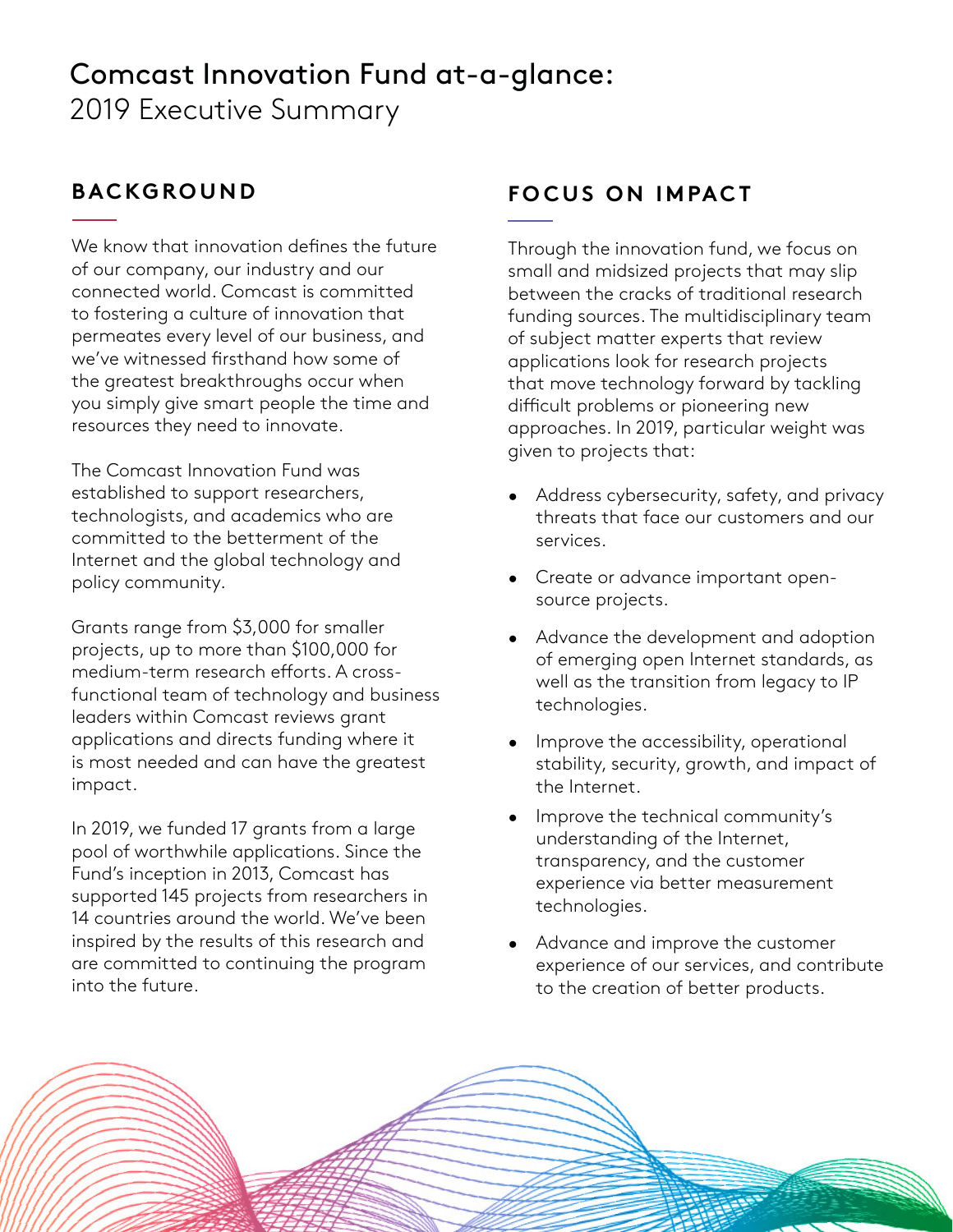# **GRANT TYPES**

We fund research grants, open source development grants, or a combination of the two.

- **• Research Grants** Unrestricted grants supporting research in a range of Internet-related fields that support researchers, technologists, and academics. These grants support researchers and targeted research projects, usually at colleges and universities.
- **• Open Source Development Grants**  These grants are intended to support the creation and/or advancement of open source projects of interest to Comcast or of benefit to the Internet and broadband industries, including those that may not have immediate business value but that carry the potential for important technological development.

# **2019 GRANTS BY COUNTRY**

 $\frac{25}{4}$  Australia 1 Canada **1** Netherlands **1** United Kingdom **3** USA **12**

# **HOW TO APPLY**

We accept proposals throughout the year until our annual funding has been fully committed. To apply, visit the Innovation Fund web site at https:// innovationfund.comcast.com/. For 2020, we are continuing to consider all application areas but are particularly interested in applications related to the issues of centralization and redecentralization.



About Comcast: Comcast Corporation (Nasdaq: CMCSA) is a global media and technology company with three primary businesses: Comcast Cable, NBCUniversal, and Sky. Comcast Cable is one of the United States' largest high-speed internet, video, and phone providers to residential customers under the Xfinity brand, and also provides these services to businesses. It also provides wireless and security and automation services to residential customers under the Xfinity brand. NBCUniversal is global and operates news, entertainment and sports cable networks, the NBC and Telemundo broadcast networks, television production operations, television station groups, Universal Pictures, and Universal Parks and Resorts. Sky is one of Europe's leading media and entertainment companies, connecting customers to a broad range of video content through its pay television services. It also provides communications services, including residential high-speed internet, phone, and wireless services. Sky operates the Sky News broadcast network and sports and entertainment networks, produces original content, and has exclusive content rights. Visit www. comcastcorporation.com for more information.